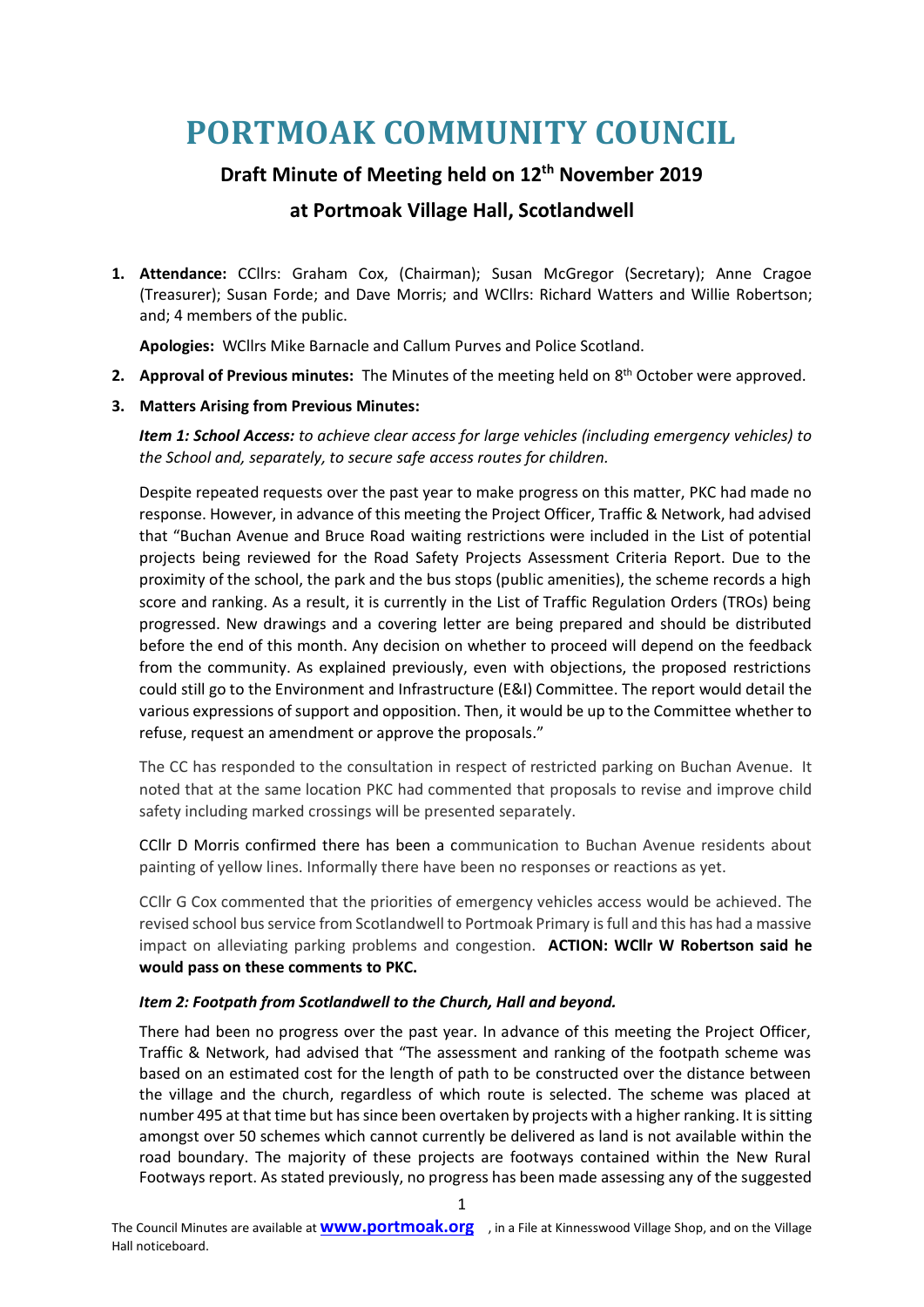footpath routes as priority is being given to those projects that have already been agreed with the Local Elected Members at Committee, and which can be delivered within the agreed timeframe and budget. We have not had the staff resources to start on the Scotlandwell footpath(s). However, schemes remote from the road corridor would normally be assessed and constructed by Community Greenspace."

The previous CC considered the response by PKC to this situation was inadequate. The current route was seen as dangerous for pedestrians and long recognised as unsuitable for children necessitating school transport to and from Scotlandwell. The long awaited option appraisal of identified routes would inform progress. Some, but not all of the identified routes, lay within the road boundary. Its decision was to recommend to the next CC that it should establish a Working Group to clarify an optimum route. Membership could include CC and community members and George Lawrie from TRACKS. External funding could be sourced to support the option appraisal.

The new CC agreed unanimously that this was an ongoing problem of 15 years or more, that the path was very unsafe and that there was no disabled access. A local resident commented that the street light poles were up the bank of the path indicating the bank had slipped and the issue was therefore the responsibility of PKC. For the immediate future, the CC agreed the primary requirement was to continue to negotiate with land owners. A path on the west side of road is constrained by a requirement for a traffic light crossing, while there are better options for the east side so the latter option is more likely to proceed. **ACTION: The CC agreed to meet as a small group discussion to decide two or three proposals to take to PKC.**

#### *Item 3: Resilience - being better prepared for risks. Community Emergency Plan.*

The CC commented that there had been several outputs from PKC. The Emergency Plan is to be updated and circulated in the next few weeks

*Item 4: Portmoak Cemetery* No progress to report. It was noted that that previous CC Chairman had been speaking to the PKC officer in charge of cemeteries, Willie Greg. The new CC will seek an update. It was understood a possible field had been offered at Portmoak, also that a plot in Milnathort had been offered. It was commented that people in Portmoak want to be buried in Portmoak, not Milnathort. **ACTION: WCllr W Robertson to speak to Willie Greg (PKC).**

*Item 5: Rural Transport (Kinross-shire Community Transport Group)* WCllr R Watters reported that the initial meeting called by WCllr Mike Barnacle had a low participation. A second meeting was being arranged (date to be confirmed) to get some impetus and traction of progress. CCllr G Cox commented that WCllr M Barnacle's work on this matter was appreciated. It was noted that one of the issues was that people are often trying to travel to Edinburgh not Perth, so routes were through Fife and Lothian as well through as Perth & Kinross. There are difficulties in aligning bus schedules through different regions. If bus times were not aligned then commuters will not use buses due to poor connection times.

From the Rural Transport questionnaire circulated earlier in 2019 it was identified that many people need to be able to get into Kinross and to then reach Edinburgh or Perth by 0900hrs. It was commented that an extension of the Halbeath or Inverkeithing routes and a bus lane coming out of Edinburgh to reduce travel times would both be useful. Inverkeithing and Halbeath Park & Ride car parks are often full even early in the morning. Work place taxation was mentioned and the difficulty for PKC to raise taxes when commuters are travelling to Edinburgh or Glasgow. Taxes will be payable to those cities, not PKC. **ACTION: WCllr M Barnacle, Cllr S Forde and A Cragoe will attend a forthcoming meeting and then have a working group to discuss progress***.*

*Item 6: Hedges:* **1)** *Woodmarch* **2)** *Bruce Road/A911 junction:* **initial trimming had been effected 3)** *Footpath from Easter Balgedie to Kinnesswood***: a preliminary cut had been undertaken. 4) Impeded sight-lines to the left at the junction of the road from Wester Balgedie/Glenlomond with the A911.** Contact has been made with all farmers and householders, so action should be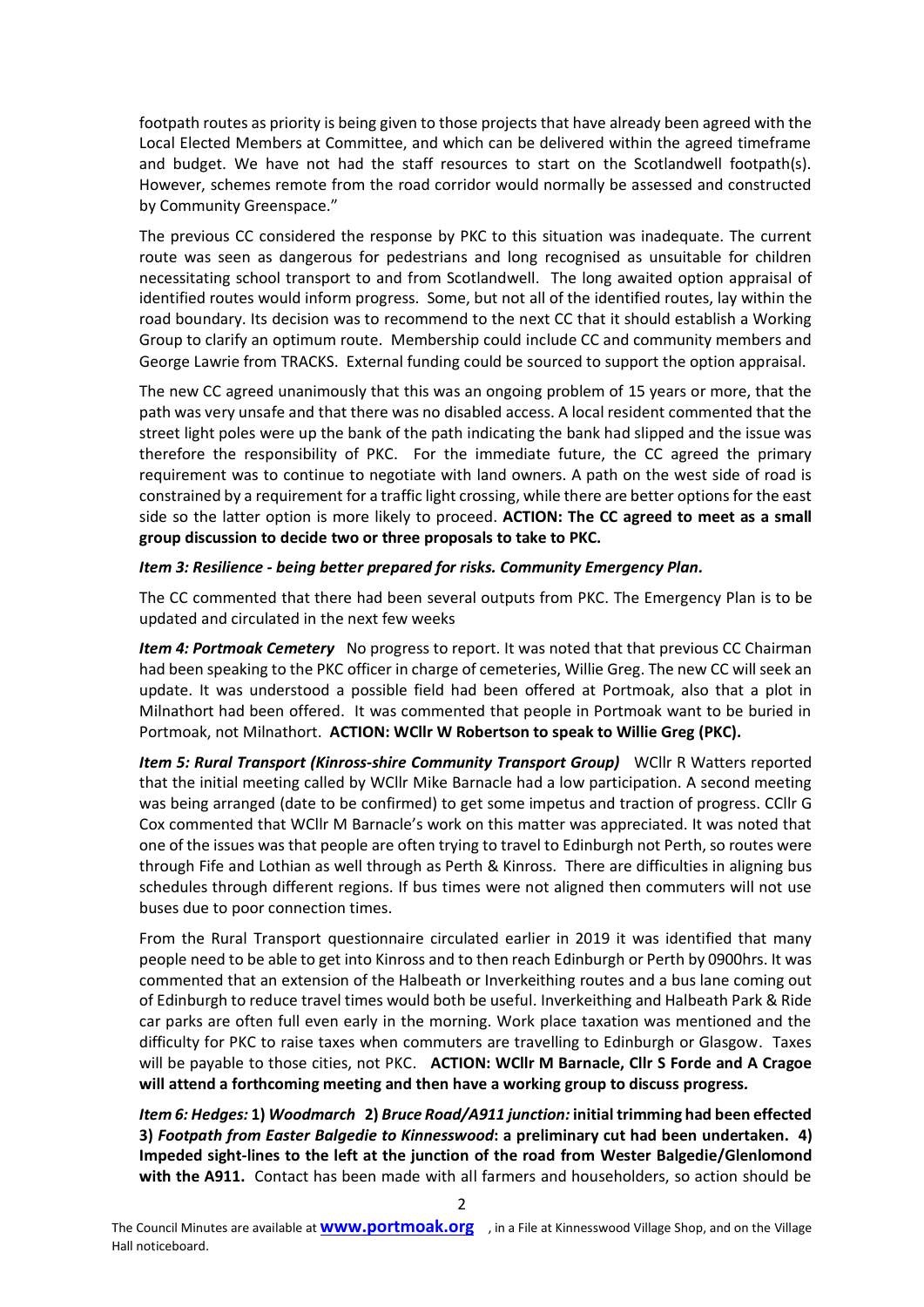being taken. Light trimming effected at one or more of the above locations was insufficient. If not done by next month WR will raise it again. **ACTION: WCllr W Robertson will contact PKC.** 

#### *Item 7: Kinnesswood Village Shop***.**

CCllr D Morris had spoken with Charlotte McKinnon of the Kinnesswood Shop Steering Committee The Steering Group met with David & Ishbel Buchan to inform them of the financial appraisal completed by the Steering Committee. This showed a poor prognosis for future running of the shop without a substantial increase of prices and sales. Kinnesswood village shop will therefore close on 24th December 2019, and the Shop Steering Group is not able to do anything to forestall that. David has indicated he will explore options for continuing an interim shop at the garage, but this was not a permanent solution.

CCllr D Morris commented that he had seen the financial report. Funding from different sources is available, but it is tricky to get funding to continue a loss making shop. Community shops work best if they are combined with a café or meeting place and the current shop has constraints that make this unfeasible. There was also a fundamental problem of lack of parking. The shop Steering Group will continue to explore options.

CCllr G Cox suggested that there was a need to make a 5-10 year plan for Portmoak. The current shop location is not viable, but another location e.g. at the golf course, may be possible. Improvement of path access to the Loch Heritage Trail could help.

CCllr D Morris commented that the CC and community tried to secure land for shop/café/meeting place at the site of the Lomond Inn, but representation was ignored by PKC planning. It is the responsibility of the local Development Trust to negotiate other sites for the future shop plans.

#### *Item 8: Loch Leven: arrangements for assuring and sharing information on water quality.*

The CC has pursued a FoI Request with Scottish Water seeking information on effluent waters entering the Loch from Scottish Water, the body responsible for the Milnathort/Kinross Wastewater Treatment Works.

WCllr R Watters had attended a meeting with: SEPA, CEH, Loch Leven Fisheries, WCllr W Robertson and others. Most of the phosphorous going into the Loch is coming via the South Queich according to the last test done in 2016/17. The water quality was not all bad news: in 2018 there was a brown algal bloom; and 2019 was a green algal bloom. However, over the last two seasons water clarity has increased to a depth of 4.5m and fish levels are also improving. Measuring algal bloom is difficult. Scientists from the Centre for Ecology and Hydrology (CEH) thought 2019 bloom may have been due to a phosphate reaction, the reasons are uncertain. However, prior to this there had been 5-6 years of improvement. There is a problem with phosphate build up in sediment, but it became clear at the meeting that if the input of phosphorous can be cut then the phosphate level in the sediment will drop. Brian Darcy suggested that there should be a maximum tonnage of phosphorus going into loch, which will cut total overloading. WCllr R Watters suggested a restriction of input to 8 tonnes per year. Further if house building continues, even if 99% of phosphorous is stripped out there is still a net increase. Kinross & Milnathort treatment plants don't always cope. If more housing is permitted to be built, then PKC, WCllrs and CCllrs are not doing their duty by the Loch.

WCllr R Watters commented that lots of rain helps to flush out the loch. CEH want the Trust to control gates at sluice house more, to effect flushing but flushing phosphates downstream has implications too. CEH want a research project to manage and investigate the matter.

A member of the public commented that historical levels of phosphates still continue to affect the bloom. Another member of the public enquired if SEPA could not have more of a role?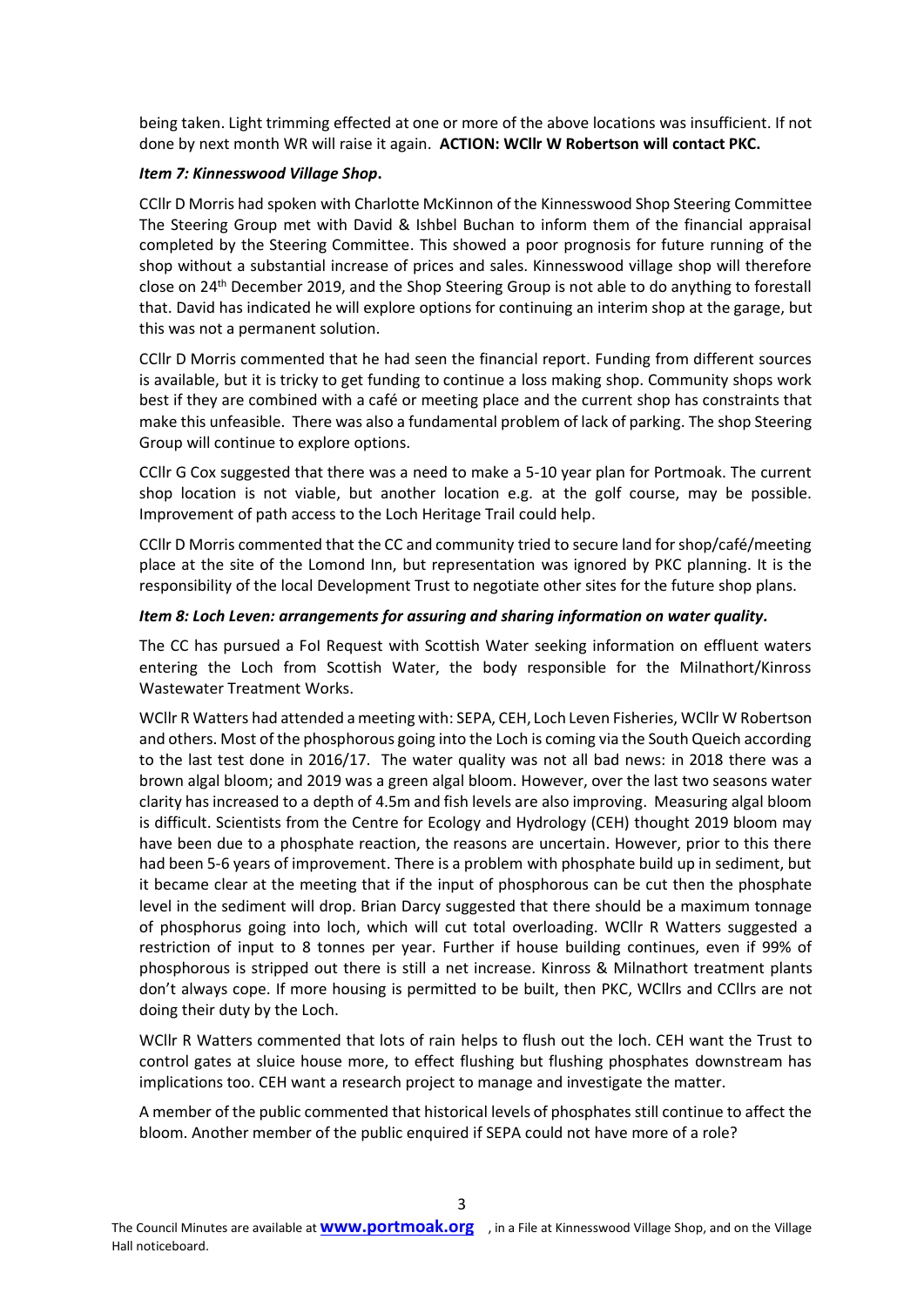WCllr R Watters responded that SEPA say they can raise the standards, but ideally there should be data first to support the approach, then get Ministers to buy into the science. One problem is the shared drain space during flooding events: in Milnathort the treatment plant cannot cope and the gates are opened to let floods through. There should be a telemetric facility to record these events. It appears that, possibly due to climate change, the sheer intensity of recent rain has started to cause problems. Untreated sewage entering the Loch has 40 times more phosphorous than treated sewage. CCllr S Forde commented that allowing the phosphorous to increase is storing up issues for the future.

A member of the public commented that they had had involvement in 1990's Commission on Phosphates in Loch Leven – the issue of phosphates is trying to solve a problem from 100 years ago. If you just manage housing and farming, you can bring levels down to 2ppm. But there still is problem from roads and soil erosion. If the Todd & Duncan factory had not been there there wouldn't be such a residual issue.

CCllr G Cox requested the CC note in the Minutes that there is a risk to Loch Leven. Prevention is required for next 20-30 yrs. A tangible way forward is to restrict phosphorus load to 8 tonnes per year. PKC is to review its Local Development Plan in view of this work.

CCllr D Morris called for the CC to demand a moratorium on further housing and development. Sewage is one issue, soil blowing off fields is another but this is difficult to control, but we do have control over housing.

WCllr W Robertson commented that there had been a moratorium on housing because the High School couldn't cope with increasing child numbers but since the building of the new High School, house building had resumed.

#### *Item 9: Heart 200:*

CCllr D Morris attended a meeting chaired by Mike Wishard along with Mike Williamson a councillor from Pitlochry. It discussed a formal complaint of PKC awarding £50K to the Heart200 team without any evaluation of the impact the route would cause. There was antagonism among Community Councils and a formal complaint to Audit Commission. As this was outside the remit of the Commission it was referred to the PKC Audit Committee. There is a lot of general concern about the impact of Heart200.

## **4. Future Plans for the Community Council.**

CCllr G Cox asked "Is there anything we could do better as a CC?" CCllr D Morris commented it was disappointing that only 4 people had put forward their names to be on CC and this was something of a community crisis. As a result of a skeleton CC the community will need to accept less work can be completed. The CC agreed that meetings needed to be more collaborative with public participation. The CC also needed to increase awareness by using social media that the CC is effective in making representations to PKC. The use of Portmoak Primary School for some of the CC meetings, possibly from January 2020, may hopefully increase the numbers of public attending meetings.

CCllr D Morris commented he did not believe PKC listens to the Ward Councillors and CC representation. There is belief from some that the CC makes no impact. CCllr G Cox commented that, in mitigation of PKC, they may not consider CC representation is valid if the Community are not supporting the CC.

CCllr S McGregor commented that roles within CC are difficult to quantify and this may dissuade people from becoming involved. CC work should be packaged to encourage people to take on one specific manageable task.

#### **5. Reports:**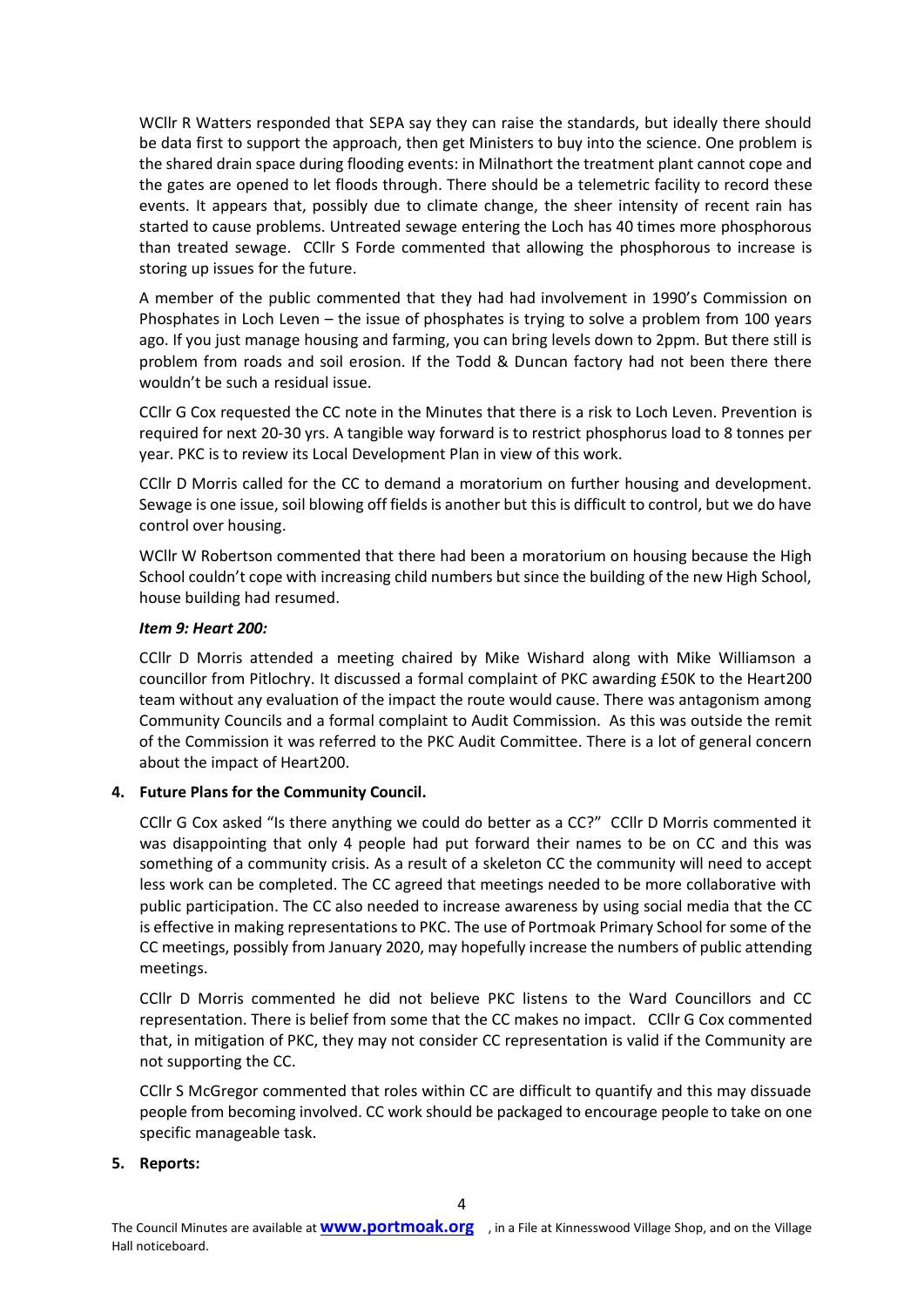- 1. **Police:** 1) No local report; and 2) The CC noted the Area Commander Bulletins of: 9<sup>th</sup>, 16<sup>th</sup> & 23<sup>rd</sup> and 30<sup>th</sup> October and 6<sup>th</sup> November.
- 2. **Treasurer:** The balance at the month ending 31st October 2019 was £586.70 in the General Account; and 2,021.23 in the Michael Bruce Way Account giving a total of £2,607.93. The new financial year will now run from 1st September to 31st August. Arrangements were in hand to: remove the approved list of 3 former signatories to CC Accounts; to seek approval for new signatories; and to provide electronic access by Treasurer to accounts.
- 3. **Planning: to include:**
	- 1. New applications:
		- a) *19/01660/FLL* Iona, Back Dykes Road, Kinnesswood. Installation of a replacement door. No objections
		- b) *19/01670/FLL* Croc An Fhraoich, Glenlomond. Erection of a Shed. No objections.
	- 2. Progress with Developments: *Westfield Community Liaison Committee*: The CC noted that the next meeting is provisionally on 27th November; a CC representative would be identified and that the Minutes of the Committee can be found on Portmoak CC website. CCllr G Cox commented: gas turbines are now not in the plans and there is an interest in solar panels going head.

Why did PKC agree to the use of roads for the plant? Cllr D Morris responded that there was representation from Ward Councillors and CC to object but it was ignored by PKC. WCllr W Robertson commented PKC did not lodge any objection. There was pressure from Ward Councillors to do so, but PKC will probably use the incinerator so this may be why there was no opposition.

4. **Roads:** The CC noted:

*Item 1: Wester Balgedie:* A resident of Wester Balgedie raised the issue that Wester Balgedie and Balgedie Toll junction area has no VAS (Vehicle Activated Speed) signs. There are compounding road issues: a blind junction at bottom of a hill, a concealed exit opposite the junction, and a 60MPH limit on the road from Mawcarse should stop further away from junction. There is also regular flooding on the A911 beyond the Toll junction. With regard to flooding gullies have been cleared, but there is a ditch soakaway to the field owned (or leased) by a local farmer. That ditch has not been cleared, so the flood forms. Gary McConnell (PKC) is going to speak to the farmer explaining that it is their responsibility to clear ditches. Three VAS signs were requested: 1. At the Toll; 2. at the top of the hill at the East end of Wester Balgedie; and 3. on the West side at Loch Leven Larder. The 40mph speed limit on the Mawcarse Road needs to be moved away from the junction to the top of the hill at Pittendriech. Budgets suggested are £5,000 ball park figure for equipment and fitting of VAS.

CCllr G Cox asked why the Easter Balgedie VAS was sited there? The CC responded that there was a consultation on E Balgedie, and the CC requested that siting. WCllr W Robertson said he would look at the VAS with PKC, but the CC should ask for VAS as well. Once the VAS are requested PKC will then approach CC and residents for discussion on the location within Wester Balgedie. CCllr S Forde recommended that Scotlandwell needs an additional VAS. The CC would assess this. **ACTION: Susan McGregor and Willie Robertson to write to PKC requesting 3 VAS signs to be put in budget.**

**Item 2: Mawcarse Road – 50m past Toll** CCllr S McGregor commented there was also considerable flooding on the Mawcarse road – 50m past Toll, coming off fields. It extended to about 50m along road. **ACTION: WCllr W Robertson to raise flooding issue with Gary McConnell (PKC).**